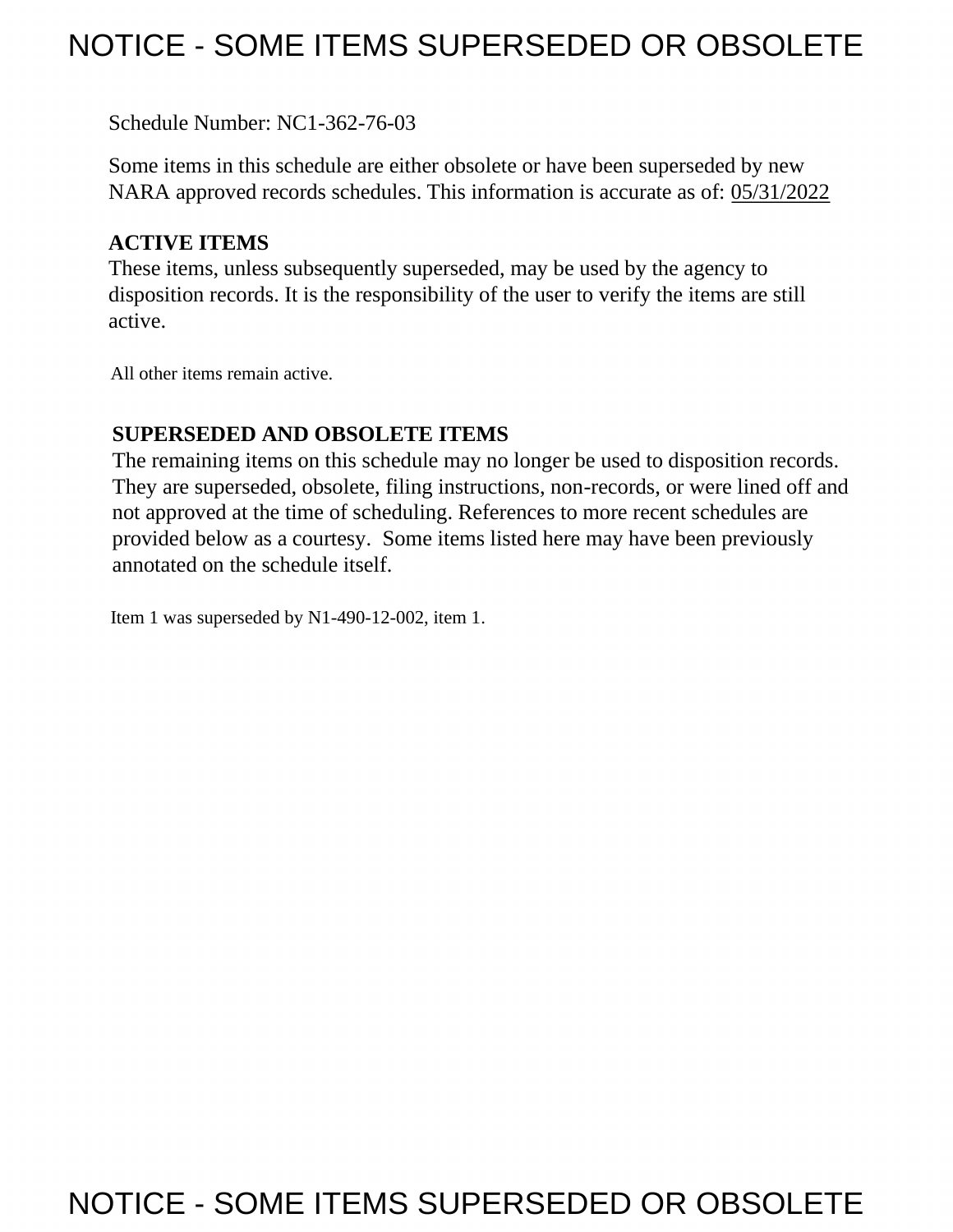| iandard Form No. 115<br>Reviged November 1951    |                                                                                                                                                                                                                                                                                                                                                                                                                                                                                                                                                                                                                                                                                                                                                                                                                                                                                                                                                                                                          |                                       |                            |                                                |
|--------------------------------------------------|----------------------------------------------------------------------------------------------------------------------------------------------------------------------------------------------------------------------------------------------------------------------------------------------------------------------------------------------------------------------------------------------------------------------------------------------------------------------------------------------------------------------------------------------------------------------------------------------------------------------------------------------------------------------------------------------------------------------------------------------------------------------------------------------------------------------------------------------------------------------------------------------------------------------------------------------------------------------------------------------------------|---------------------------------------|----------------------------|------------------------------------------------|
| Preseribed by General Services<br>Administration | REOULST FOR AUTHORITY                                                                                                                                                                                                                                                                                                                                                                                                                                                                                                                                                                                                                                                                                                                                                                                                                                                                                                                                                                                    |                                       | LEAVE BLAFJI               |                                                |
| GSA Reg. $3 - IV - 106$<br>115-103               | TO DISPOSE OF RECORDS<br>(See Instructions on Reverse)                                                                                                                                                                                                                                                                                                                                                                                                                                                                                                                                                                                                                                                                                                                                                                                                                                                                                                                                                   | DATE RECEIVED<br>LIAR <sub>2</sub>    | 1976                       | JOB KO.                                        |
|                                                  | TO: GENERAL SERVICES ADMINISTRATION,<br>NATIONAL ARCHIVES AND RECORDS SERVICE, WASHINGTON, D.C. 20408                                                                                                                                                                                                                                                                                                                                                                                                                                                                                                                                                                                                                                                                                                                                                                                                                                                                                                    | DATE APPROVED                         |                            | 332-                                           |
|                                                  | 1. FROM (AGENCY OR ESTABLISHMENT)                                                                                                                                                                                                                                                                                                                                                                                                                                                                                                                                                                                                                                                                                                                                                                                                                                                                                                                                                                        |                                       | NOTIFICATION TO AGENCY     |                                                |
| ACTION                                           |                                                                                                                                                                                                                                                                                                                                                                                                                                                                                                                                                                                                                                                                                                                                                                                                                                                                                                                                                                                                          |                                       |                            | In accordance with the provisions of 44 U.S.C. |
| 2. MAJOR SUBDIVISION                             |                                                                                                                                                                                                                                                                                                                                                                                                                                                                                                                                                                                                                                                                                                                                                                                                                                                                                                                                                                                                          |                                       |                            | 3303a the disposal request, including amend-   |
|                                                  | Administration & Finance                                                                                                                                                                                                                                                                                                                                                                                                                                                                                                                                                                                                                                                                                                                                                                                                                                                                                                                                                                                 | be stamped "disposal not approved" or |                            | ments, is approved except for items that may   |
| 3. MINOR SUBDIVISION                             |                                                                                                                                                                                                                                                                                                                                                                                                                                                                                                                                                                                                                                                                                                                                                                                                                                                                                                                                                                                                          | "withdrawn" in column 10.             |                            |                                                |
|                                                  | Administrative Services Division                                                                                                                                                                                                                                                                                                                                                                                                                                                                                                                                                                                                                                                                                                                                                                                                                                                                                                                                                                         |                                       |                            |                                                |
|                                                  | 4. NAME OF PERSON WITH WHOM TO CONFER<br>5. TEL. EXT.                                                                                                                                                                                                                                                                                                                                                                                                                                                                                                                                                                                                                                                                                                                                                                                                                                                                                                                                                    |                                       |                            |                                                |
|                                                  | 254-8103<br>Joe Manno or Marilyn Taylor                                                                                                                                                                                                                                                                                                                                                                                                                                                                                                                                                                                                                                                                                                                                                                                                                                                                                                                                                                  | uuma                                  |                            |                                                |
|                                                  | 6. CERTIFICATE OF AGENCY REPRESENTATIVE:                                                                                                                                                                                                                                                                                                                                                                                                                                                                                                                                                                                                                                                                                                                                                                                                                                                                                                                                                                 |                                       |                            |                                                |
|                                                  | I hereby certify that I am authorized to act for the head of this agency in matters pertaining to the disposal of records, and that the records described in this list or                                                                                                                                                                                                                                                                                                                                                                                                                                                                                                                                                                                                                                                                                                                                                                                                                                |                                       |                            |                                                |
|                                                  | schedule of _______ pages are proposed for disposal for the reason indicated: ("X" only one)                                                                                                                                                                                                                                                                                                                                                                                                                                                                                                                                                                                                                                                                                                                                                                                                                                                                                                             |                                       |                            |                                                |
|                                                  | The records have<br>The records will cease to have sufficient value<br>в                                                                                                                                                                                                                                                                                                                                                                                                                                                                                                                                                                                                                                                                                                                                                                                                                                                                                                                                 |                                       |                            |                                                |
| further retention.                               | ceased to have suffi-<br>to warrant further retention on the expiration<br>cient value to warrant<br>of the period of time indicated or on the occur-<br>x                                                                                                                                                                                                                                                                                                                                                                                                                                                                                                                                                                                                                                                                                                                                                                                                                                               |                                       |                            |                                                |
|                                                  | rence of the event specified.<br>John F.<br>Nolan                                                                                                                                                                                                                                                                                                                                                                                                                                                                                                                                                                                                                                                                                                                                                                                                                                                                                                                                                        |                                       |                            | Director, Administrative<br>Services Division  |
|                                                  | (Signature of Agency Representative)                                                                                                                                                                                                                                                                                                                                                                                                                                                                                                                                                                                                                                                                                                                                                                                                                                                                                                                                                                     |                                       |                            | (Title)                                        |
| 7.<br>ITEM NO.                                   | 8. DESCRIPTION OF ITEM<br>(WITH INCLUSIVE DATES OR RETENTION PERIODS)                                                                                                                                                                                                                                                                                                                                                                                                                                                                                                                                                                                                                                                                                                                                                                                                                                                                                                                                    |                                       | 9.<br>SAMPLE OR<br>JOB NO. | 10.<br>ACTION TAKEN                            |
|                                                  | Peace Corps Overseas Offices                                                                                                                                                                                                                                                                                                                                                                                                                                                                                                                                                                                                                                                                                                                                                                                                                                                                                                                                                                             |                                       |                            |                                                |
|                                                  | There are more than 60 Peace Corps offices located in<br>foreign countries. These offices report to the<br>appropriate Regional Offices, Office of International<br>Operations, ACTION.<br>Each office is headed by a Country Director who<br>assists, supervises, and coordinates activities of<br>Peace Corps volunteers. The Volunteers serve at the<br>pleasure of the requesting government. The documents<br>created in these offices are feeder reports and/or<br>copies of documents for which the Washington Office<br>has the Official File.<br>Files Disposition<br>Peace Corps Overseas Files<br>Official Files<br>1. Agreements with Host Country. This file should<br>include all agreements and amendments thereto. A<br>copy of each agreement and amendment should be<br>sent to PCW for permanent retention. If copy of<br>all agreements and amendments have been sent to<br>Washington for permanent retention, then country<br>copies may be destroyed, when office is deactivated. |                                       |                            |                                                |
|                                                  | GAO ippinal ambinnal in converation                                                                                                                                                                                                                                                                                                                                                                                                                                                                                                                                                                                                                                                                                                                                                                                                                                                                                                                                                                      |                                       |                            | Popy to Agendy MCW 7-1-76 QD                   |

Four copist, including eriginal, to be submitted to the Hational Archives and Recerds Corvice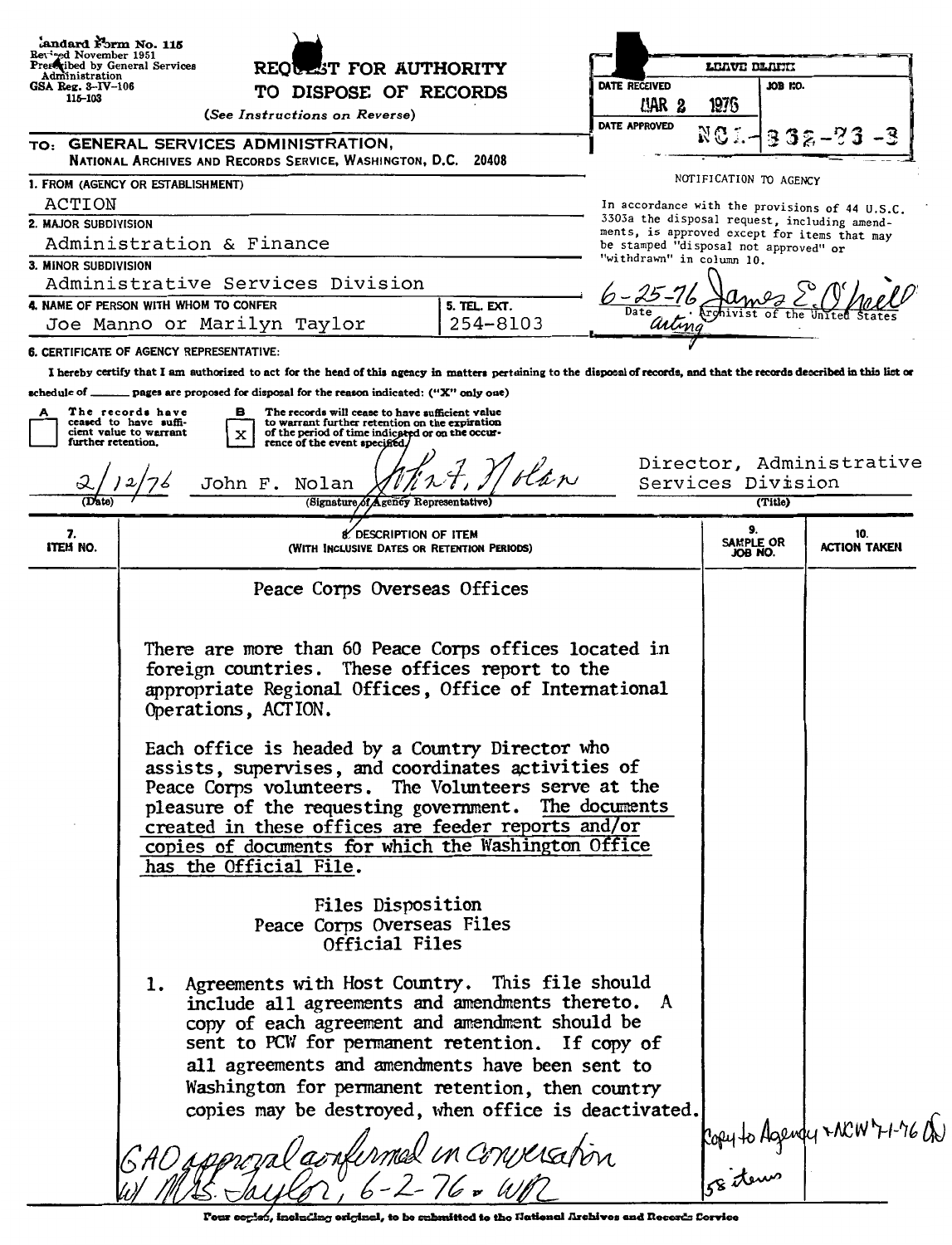

## $\frac{2}{\text{pages}}$

| 7.<br>ITEM NO. | 8. DESCRIPTION OF ITEM<br>(WITH INCLUSIVE DATES OR RETENTION PERIODS)                                                                                                                                                                                                                                                                                                                                                                                                                                                                                                                          | 9.<br><b>SAMPLE OR</b><br>JOB NO. | 10.<br><b>ACTION TAKEN</b> |
|----------------|------------------------------------------------------------------------------------------------------------------------------------------------------------------------------------------------------------------------------------------------------------------------------------------------------------------------------------------------------------------------------------------------------------------------------------------------------------------------------------------------------------------------------------------------------------------------------------------------|-----------------------------------|----------------------------|
|                | 2.<br>Host Country Information. File contains records<br>relating to conditions in the host country, local<br>acceptance of Peace Corps Volunteers and host country<br>communications not contained in the training, pro-<br>gram or individual placement contract folders, and<br>the original copy has been previously forwarded to<br>ACTION/W.<br>Official file is in Regional Office<br>Washington.<br>Hold 2 years and destroy.                                                                                                                                                          |                                   |                            |
|                | 3.<br>Project or Program Case Files. Case files are<br>arranged by number. Included are cables, corres-<br>pondence about the project, site survey, written<br>communications from Host Country, project descrip-<br>tion (104), names of Volunteers on project, infor-<br>mational material given to project volunteers, nar-<br>rative insert, reporting instructions, training pro-<br>vided project participants, progress reports, final<br>reports, and program evaluations. Official file<br>is in Regional Office, Washington.<br>Destroy 1 year after project or program is complete. |                                   |                            |
|                | 4.<br>Individual Placement or Special Placement Case Files.<br>Case files are arranged by number. Included are<br>cables, correspondence, site survey, forms pertaining<br>to the project, written requests from host country,<br>project description (PC 104), informational material<br>for volunteers ("narrative insert"), reporting<br>instructions, project evaluations, training provided,<br>progress and final reports. Official file is in<br>Regional Office, Washington.<br>Destroy 1 year after project is complete.                                                              |                                   |                            |
|                | Site Surveys. This is a survey of a proposed site<br>5.<br>for placement of a Volunteer. When site is approved<br>and program started the survey should be moved to<br>the program or project file.                                                                                                                                                                                                                                                                                                                                                                                            |                                   |                            |
|                | Destroy unapproved site surveys after 3 years.                                                                                                                                                                                                                                                                                                                                                                                                                                                                                                                                                 |                                   |                            |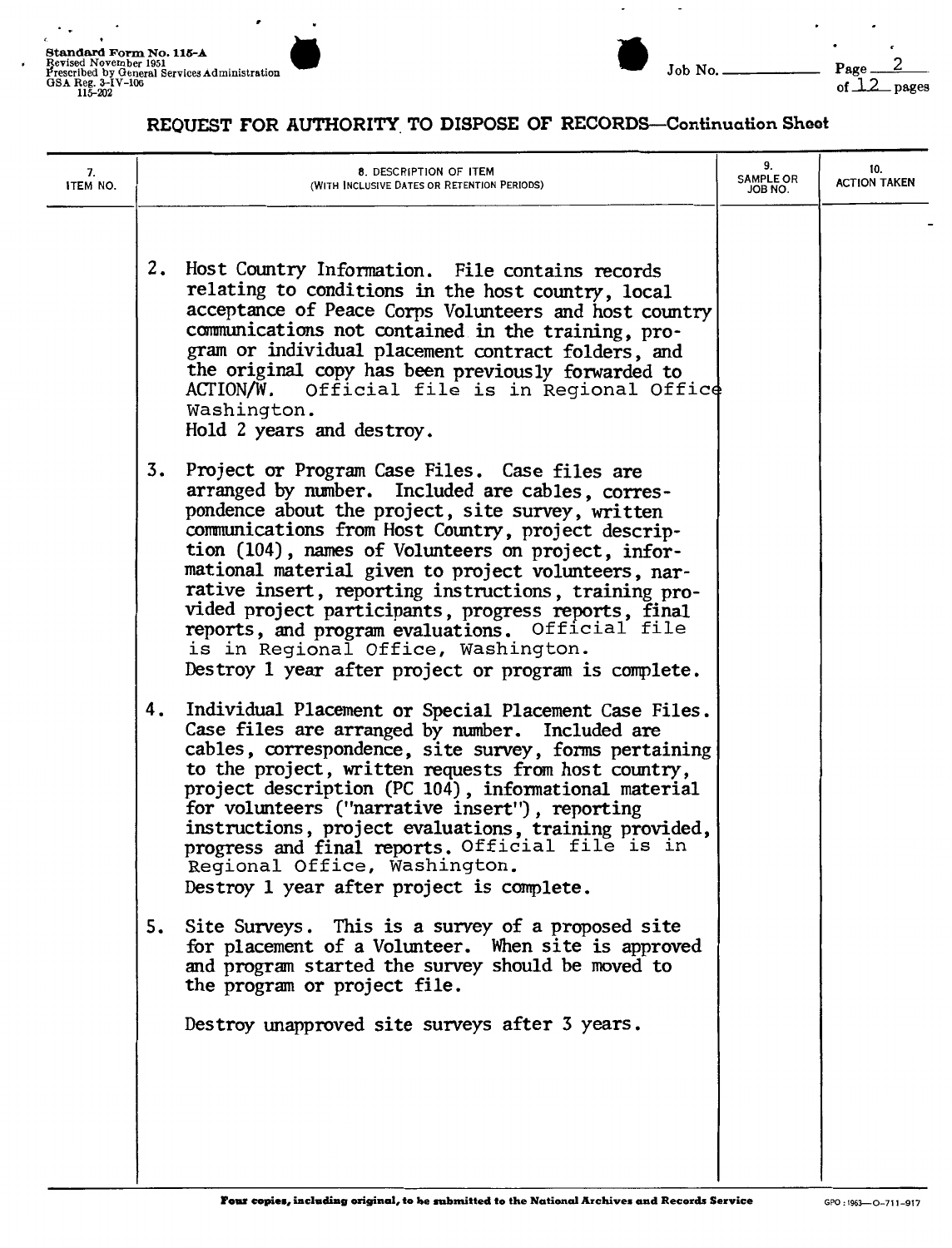$\cdot$ 

 $\frac{3}{2}$ 

| 7.<br>ITEM NO. | 8. DESCRIPTION OF ITEM<br>(WITH INCLUSIVE DATES OR RETENTION PERIODS)                                                                                                                                                                                                                                                      |                                                        | 9.<br><b>SAMPLE OR</b><br>JOB NO. | 10.<br><b>ACTION TAKEN</b> |
|----------------|----------------------------------------------------------------------------------------------------------------------------------------------------------------------------------------------------------------------------------------------------------------------------------------------------------------------------|--------------------------------------------------------|-----------------------------------|----------------------------|
|                | 6. International Situations (Crisis Files). These<br>case files are filed alphabetically by location.<br>Case files containing newspaper accounts, cables,<br>political situation documents, records documenting<br>political situations, volunteers indiscretions,<br>natural disasters and similar situations in foreign | countries in which Peace Corps personnel are involved. |                                   |                            |
|                | Hold 2 years after the end of the Year of Crisis and<br>destroy. Official file is in IO/SS.                                                                                                                                                                                                                                |                                                        |                                   |                            |
|                | 7. Mid-Service Conference Reports. These files are<br>arranged by name of project. The report is written<br>by one or more of the participants in the conference<br>and is similar to a progress report of that par-<br>ticular project as of that point in time.                                                          |                                                        |                                   |                            |
|                | When project is completed hold 1 year and destroy.<br>Official file is in IO/Regional Office.<br>School Partnership Program Case Files. Case files<br>8.<br>arranged by geographical location. They contain<br>records describing the proposed school and<br>justifying the need for it.                                   |                                                        |                                   |                            |
|                | When project is completed, cancelled or discontinued,<br>hold 2 years and destroy. Official file is main-<br>tained by IO/MS.<br>EEO Affirmative Action Plan. This is a reference<br>9.<br>document. Destroy when new plan is received.                                                                                    |                                                        |                                   |                            |
|                | Selective Service and/or Draft material. This pro-<br>10.<br>gram has been discontinued. Keep only current in-<br>structions as reference material.                                                                                                                                                                        |                                                        |                                   |                            |
|                | Destroy all other draft or selective service files.                                                                                                                                                                                                                                                                        |                                                        |                                   |                            |
|                | Country Management Plan. Destroy when new plan is<br>11.<br>received. Official file is in IO/W.                                                                                                                                                                                                                            |                                                        |                                   |                            |
|                | Routine requests for information. Destroy after 1<br>ū2.<br>year.                                                                                                                                                                                                                                                          |                                                        |                                   |                            |
|                | 13.                                                                                                                                                                                                                                                                                                                        | Invitations to attend meetings. Destroy after 1 year.  |                                   |                            |
|                |                                                                                                                                                                                                                                                                                                                            |                                                        |                                   |                            |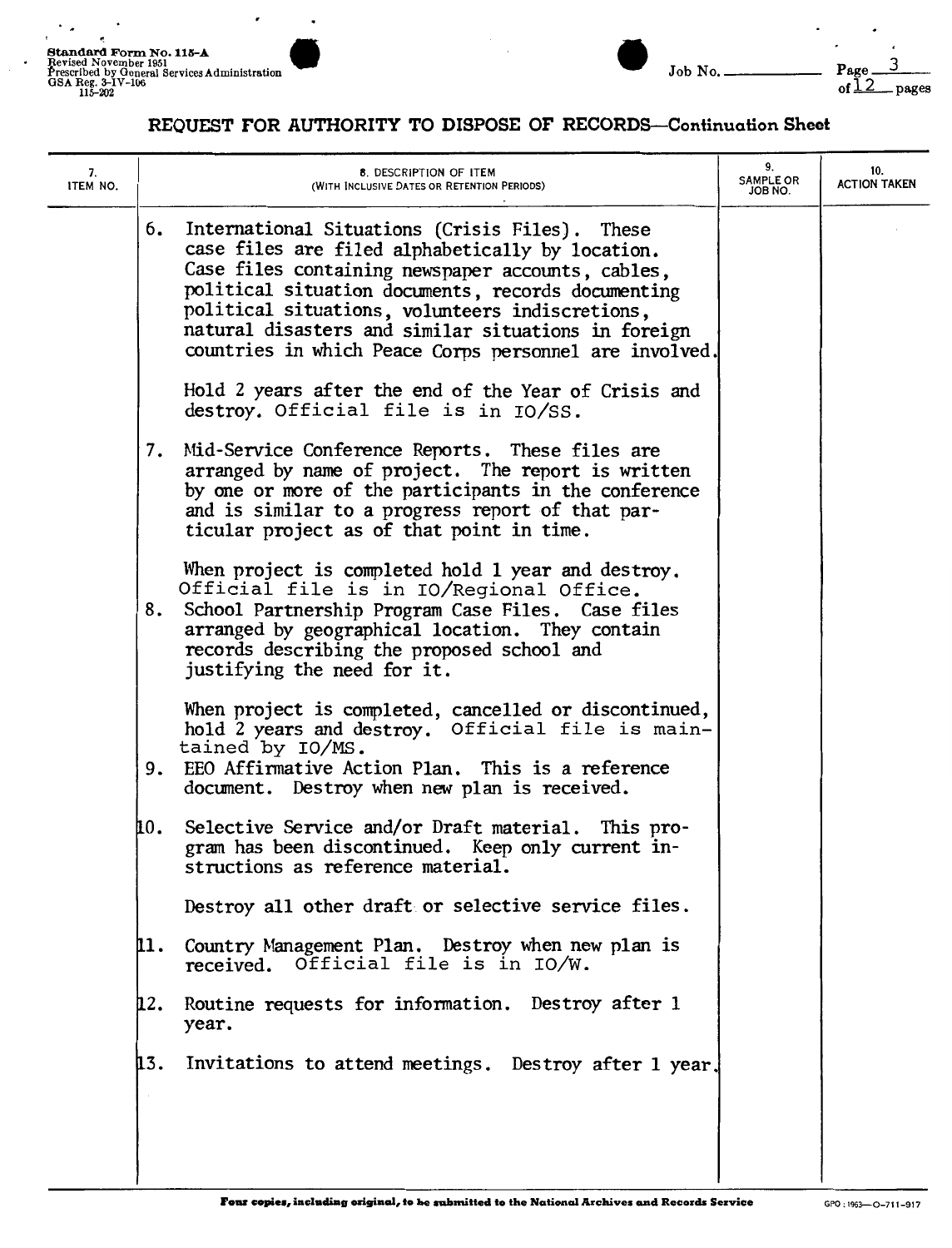

| 7.<br>ITEM NO. |     | 8. DESCRIPTION OF ITEM<br>(WITH INCLUSIVE DATES OR RETENTION PERIODS)                                                                                                                                                                                                                                                                                                    | 9.<br><b>SAMPLE OR</b><br>JOB NO. | 10.<br><b>ACTION TAKEN</b> |
|----------------|-----|--------------------------------------------------------------------------------------------------------------------------------------------------------------------------------------------------------------------------------------------------------------------------------------------------------------------------------------------------------------------------|-----------------------------------|----------------------------|
|                | 14. | Country Budget Files. These files contain complete<br>budget records for activities within each country<br>with detailed breakdown as to its uses, showing<br>the budgeting processes. These files are the input<br>to the Regional Offices submission of the country<br>budget to the ACTION budget.                                                                    |                                   |                            |
|                |     | Destroy 3 years after end of the Fiscal Year.                                                                                                                                                                                                                                                                                                                            |                                   |                            |
|                | 15. | Shared Administrative Support Files. These files<br>contain the support agreements and all correspon-<br>dence, statistical computations, and cost factors<br>regarding the various government agencies support<br>of the Peace Corps operations in specific countries.<br>Official file is maintained by PP/B.<br>Destroy 2 years after end of fiscal year.             |                                   |                            |
|                |     | 16. Host Country's Contribution. These files contain<br>information on the various types of contributions<br>made by the host country in support of the Peace<br>Corps projects.                                                                                                                                                                                         |                                   |                            |
|                |     | Destroy 3 years after end of the fiscal year.                                                                                                                                                                                                                                                                                                                            |                                   |                            |
|                | 17. | Imprest Fund Cashier Designation Form--the original<br>copy of this form is sent to designated Cashier,<br>the official file copy is retained in Fiscal<br>Services. Fiscal Services will hold 3 years and<br>retire to FRC, FRC will hold 10 additional years.                                                                                                          |                                   |                            |
|                |     | Post or Cashier copy will be destroyed when no<br>longer needed to trace accountability, the fund<br>is closed, and final audit has been made.                                                                                                                                                                                                                           |                                   |                            |
|                | 18. | Imprest Fund Replenishment Vouchers and Fiscal<br>Classification listing.                                                                                                                                                                                                                                                                                                |                                   |                            |
|                |     | Hold 3 years and destroy.                                                                                                                                                                                                                                                                                                                                                |                                   |                            |
|                | 19. | Peace Corps Volunteer Personnel Folder. This<br>alphabetic folder contains the official documenta-<br>tion of the Volunteer's employment history. It<br>includes applications, notices of all personnel<br>actions (enrollment, training, termination, etc.)<br>results of National Agency Check, Oath of Office.<br>description of service, designation of beneficiary, | ∕                                 |                            |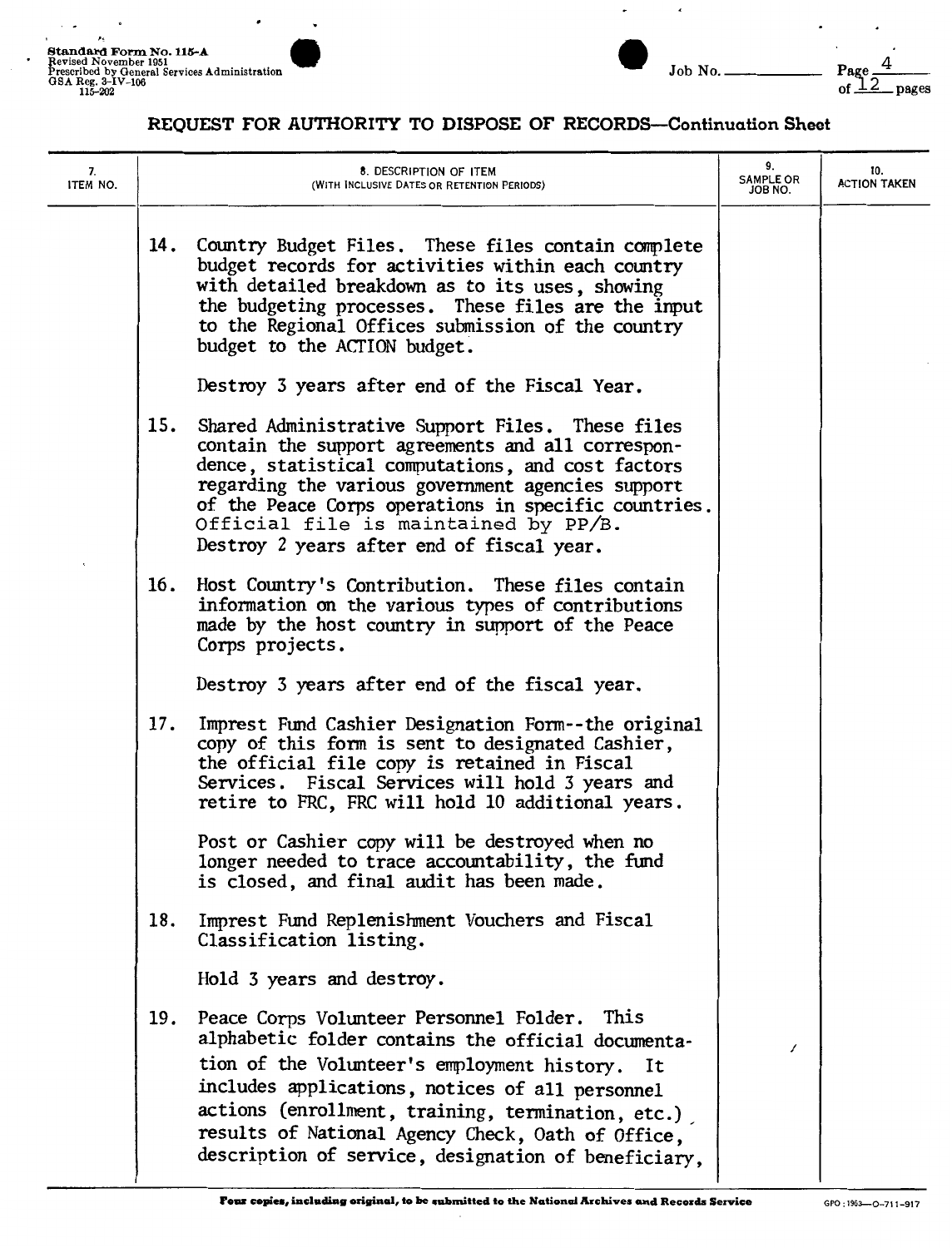

| 7.<br>ITEM NO. | 8. DESCRIPTION OF ITEM<br>(WITH INCLUSIVE DATES OR RETENTION PERIODS)                                                                                                                                                                                                                                                                                                                                                                                                                                                                                                                                      | 9.<br><b>SAMPLE OR</b><br>JOB NO. | 10.<br><b>ACTION TAKEN</b> |
|----------------|------------------------------------------------------------------------------------------------------------------------------------------------------------------------------------------------------------------------------------------------------------------------------------------------------------------------------------------------------------------------------------------------------------------------------------------------------------------------------------------------------------------------------------------------------------------------------------------------------------|-----------------------------------|----------------------------|
|                | and related information. The Official file is<br>maintained in ACTION/W, all other personnel folders<br>are informational files.                                                                                                                                                                                                                                                                                                                                                                                                                                                                           |                                   |                            |
|                | Destroy this volunteer personnel folder 1 year after<br>termination of service at your office.                                                                                                                                                                                                                                                                                                                                                                                                                                                                                                             |                                   |                            |
|                | Early Terminee Case Files. Case files are arranged<br>20.<br>alphabetically by Volunteer's name. Contains<br>information dealing with problems which may re-<br>quire early termination of service, such as ill-<br>ness and injury, general maladjustment, misconduct,<br>and marriage. Included are cables, copies of PC<br>Form 505, Description of Service, copies of PC 440,<br>Notice of Volunteer Trainee Action, Request for<br>Travel, correspondence, which gives reasons for<br>termination, evaluation reports, correspondence<br>with volunteer and family, and termination<br>documentation. |                                   |                            |
|                | Destroy 6 months after volunteer terminates<br>service at your office. IO/ES has the<br>official_file.                                                                                                                                                                                                                                                                                                                                                                                                                                                                                                     |                                   |                            |
|                | Volunteer allowances. This includes living,<br>21.<br>settling-in, subsistance readjustment, and travel,<br>allowances for volunteers.                                                                                                                                                                                                                                                                                                                                                                                                                                                                     |                                   |                            |
|                | Destroy after 5 years.                                                                                                                                                                                                                                                                                                                                                                                                                                                                                                                                                                                     |                                   |                            |
|                | Training Material. Documentation relating to the<br>22.<br>different kinds of Peace Corps Volunteer training<br>provided including pre-invitational staging (PRIST),<br>specific types of training, training outlines and<br>syllabus. ACTION/W IO/PG has the official file                                                                                                                                                                                                                                                                                                                                |                                   |                            |
|                | Destroy 2 years after the end of the year.                                                                                                                                                                                                                                                                                                                                                                                                                                                                                                                                                                 |                                   |                            |
|                | Country Training Project Files. Records relate to<br>23.<br>training plans including the proposal, planning<br>outline, schedule, evaluation and the planning<br>documents for each country. Includes reports on<br>country training conferences, meetings, in-country<br>training, training program centers, workshops and<br>other related training documentation not covered<br>elsewhere.                                                                                                                                                                                                              |                                   |                            |
|                | Destroy 2 years after end of project. Official<br>file maintained by PC/W.                                                                                                                                                                                                                                                                                                                                                                                                                                                                                                                                 |                                   |                            |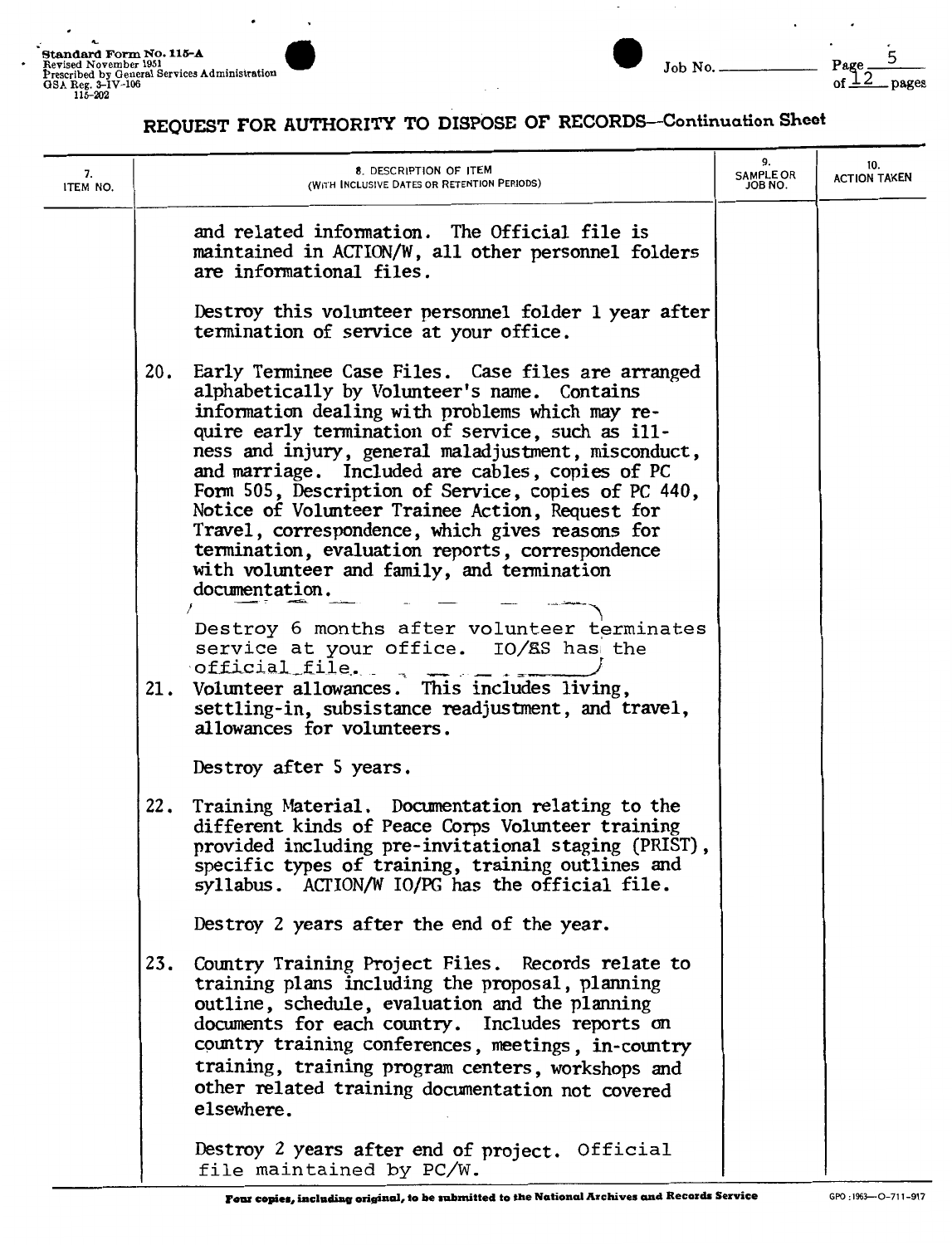

6<br>\_pages

| 7.<br>ITEM NO. | 8. DESCRIPTION OF ITEM<br>(WITH INCLUSIVE DATES OR RETENTION PERIODS)                                                                                                                                                                                                                                                                                                                                                                                                                                                                                                                                                                                                                                             | 9.<br><b>SAMPLE OR</b><br>JOB NO. | 10.<br><b>ACTION TAKEN</b> |
|----------------|-------------------------------------------------------------------------------------------------------------------------------------------------------------------------------------------------------------------------------------------------------------------------------------------------------------------------------------------------------------------------------------------------------------------------------------------------------------------------------------------------------------------------------------------------------------------------------------------------------------------------------------------------------------------------------------------------------------------|-----------------------------------|----------------------------|
|                | 24.<br>Training Groups or Cycles Case Files. Case files<br>are filed by number and relate to training of a<br>group of volunteers scheduled for specific pro-<br>jects or programs. Contains all the documentation<br>regarding this training. Official files is<br>maintained by $IO/W$ .<br>Destroy 2 years after the end of the group or<br>cycle.                                                                                                                                                                                                                                                                                                                                                             |                                   |                            |
|                | 25.<br>Peace Corps Volunteer Medical Claims File. Arranged<br>alphabetically by name of volunteer. These records<br>relate to claims filed with Department of Labor.<br>Bureau of Employee Compensation for compensation<br>of Injuries, dental and medical expenses. Included<br>are such records as D/Labor Forms CA 16 (Request<br>for Examination or Treatment), $D/Labor$ Form CA 1 $\xi$ 2<br>(Federal Employees Notice of Injury or Occupational<br>Disease), prescription for eye glasses, medical and<br>dental examinations and letter from BEC regarding<br>status. Official File is located in ACTION/W.                                                                                              |                                   |                            |
|                | Destroy 1 year after submission of claim.<br>Overseas Health Jackets (OHJ). These records con-<br>26.<br>tain reports of medical examinations and medical<br>history prior to selection for training, annual<br>report of medical examination, laboratory tests,<br>termination report of medical examination and<br>history, immunization record, chronological record<br>of visit to a physician during training, eye<br>glass prescription, X-rays, and records.<br>Upon transfer of Volunteer, the OHJ will be forwarded<br>to the gaining office. Upon termination the fully<br>documented OHJ and and X-rays will be forwarded<br>within one month to ACTION/W office of Health Ser-<br>vices by Air Pouch. |                                   |                            |
|                |                                                                                                                                                                                                                                                                                                                                                                                                                                                                                                                                                                                                                                                                                                                   |                                   |                            |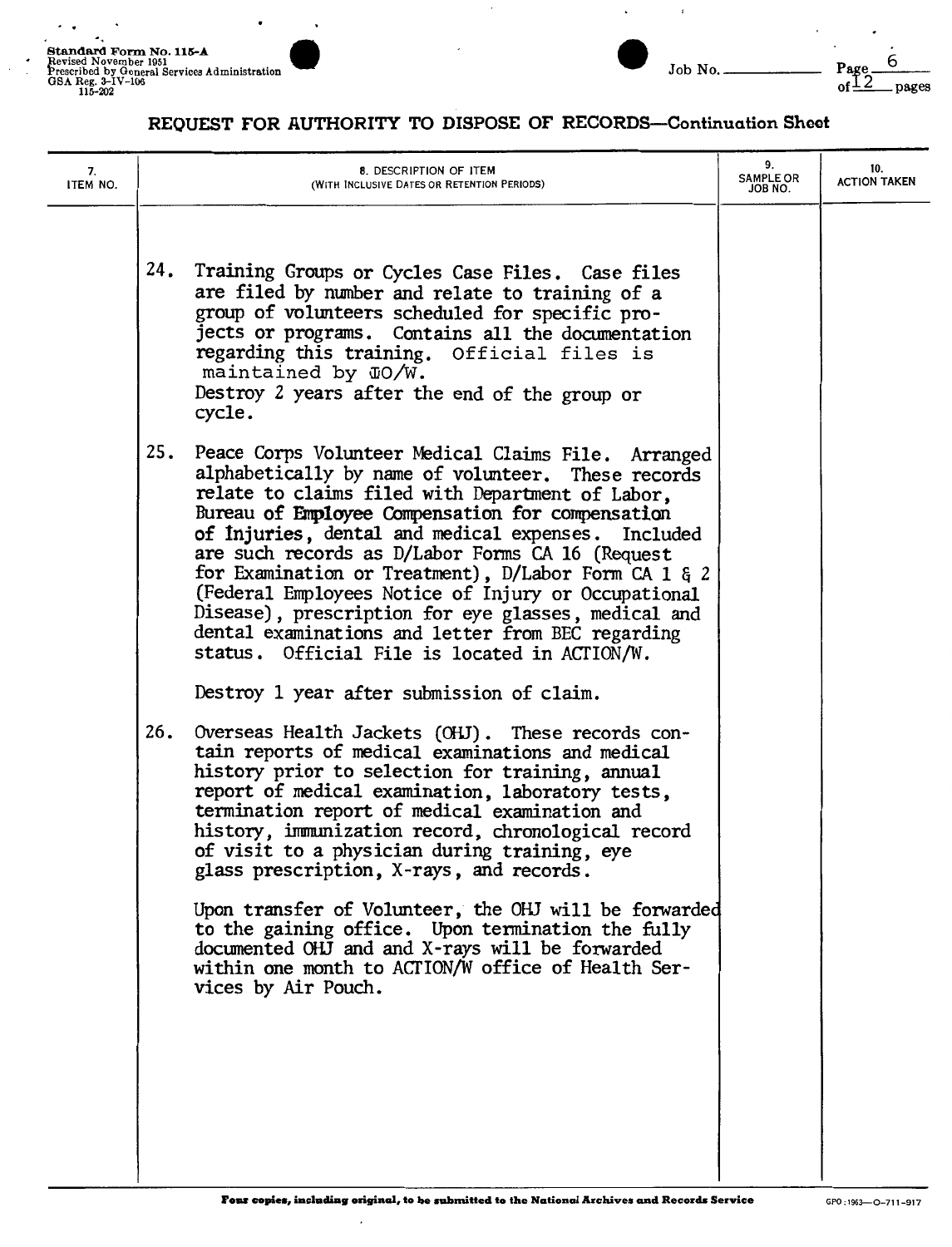$\overline{\phantom{a}}$ 

 $\ddot{\phantom{0}}$  $\bullet$  .

 $\overline{a}$ 

 $\ddot{\phantom{1}}$ 



 $\lambda$ 

 $\overline{\phantom{a}}$ 

| 7.<br>ITEM NO. | 8. DESCRIPTION OF ITEM<br>(WITH INCLUSIVE DATES OR RETENTION PERIODS)                                                                                                                                                                                                                                                                                                                                                                                                                                                  | 9.<br><b>SAMPLE OR</b><br>JOB NO. | 10.<br><b>ACTION TAKEN</b> |
|----------------|------------------------------------------------------------------------------------------------------------------------------------------------------------------------------------------------------------------------------------------------------------------------------------------------------------------------------------------------------------------------------------------------------------------------------------------------------------------------------------------------------------------------|-----------------------------------|----------------------------|
|                | 27. Volunteer Claims Case Files. Correspondence and<br>legal documents relating to accident, tort, in-<br>surance, and other claims.                                                                                                                                                                                                                                                                                                                                                                                   |                                   |                            |
|                | (1) Claims settled, closed, or rejected will be<br>cut off at the end of the year of settlement or<br>closure; held 4 years and destroyed.                                                                                                                                                                                                                                                                                                                                                                             |                                   |                            |
|                | (2) Accident claims, where the report is filed, but<br>if there is no claim, cut-off at the end of last<br>action, hold 5 years and destroy.                                                                                                                                                                                                                                                                                                                                                                           |                                   |                            |
|                | 28.<br>General Medical Correspondence records pertaining<br>to health care program for volunteers. Destroy<br>after 2 years.                                                                                                                                                                                                                                                                                                                                                                                           |                                   |                            |
|                | 29.<br>Volunteers Health Care Program. This file con-<br>cerns the health care program for volunteers in each<br>country with an evaluation of its effectiveness.<br>The records consist of an annual inspection report<br>of medical facilities with photos, and periodic<br>evaluations of the local water, native doctors, and<br>medical facilities to be used by volunteers.<br>Official copy is in IO/W Regional Office.<br>When new evaluation or program is received, keep<br>old program 2 years and destroy. |                                   |                            |
|                | 30.<br>Office Personnel Staff folders. These files contain<br>all documentation regarding ACTION staff employ-<br>ment. The official Personnel File will be main-<br>tained in ACTION/W.                                                                                                                                                                                                                                                                                                                               |                                   |                            |
|                | Peace Corps offices overseas will maintain only<br>copies of the personnel documentation and will<br>remove this information personnel folder from active<br>file upon separation or release of employee from<br>Peace Corps office, place in inactive file, hold<br>1 year and destroy.                                                                                                                                                                                                                               |                                   |                            |
|                | Staff Travel Case Files. This file consists of SF<br>31.<br>1169c Transportation Requests, ACTION Form 118<br>Temporary Duty Travel Order, PC Form 244 Request and<br>Authorization of Official Travel, and correspondence<br>regarding travel or shipping.                                                                                                                                                                                                                                                            |                                   |                            |
|                |                                                                                                                                                                                                                                                                                                                                                                                                                                                                                                                        |                                   |                            |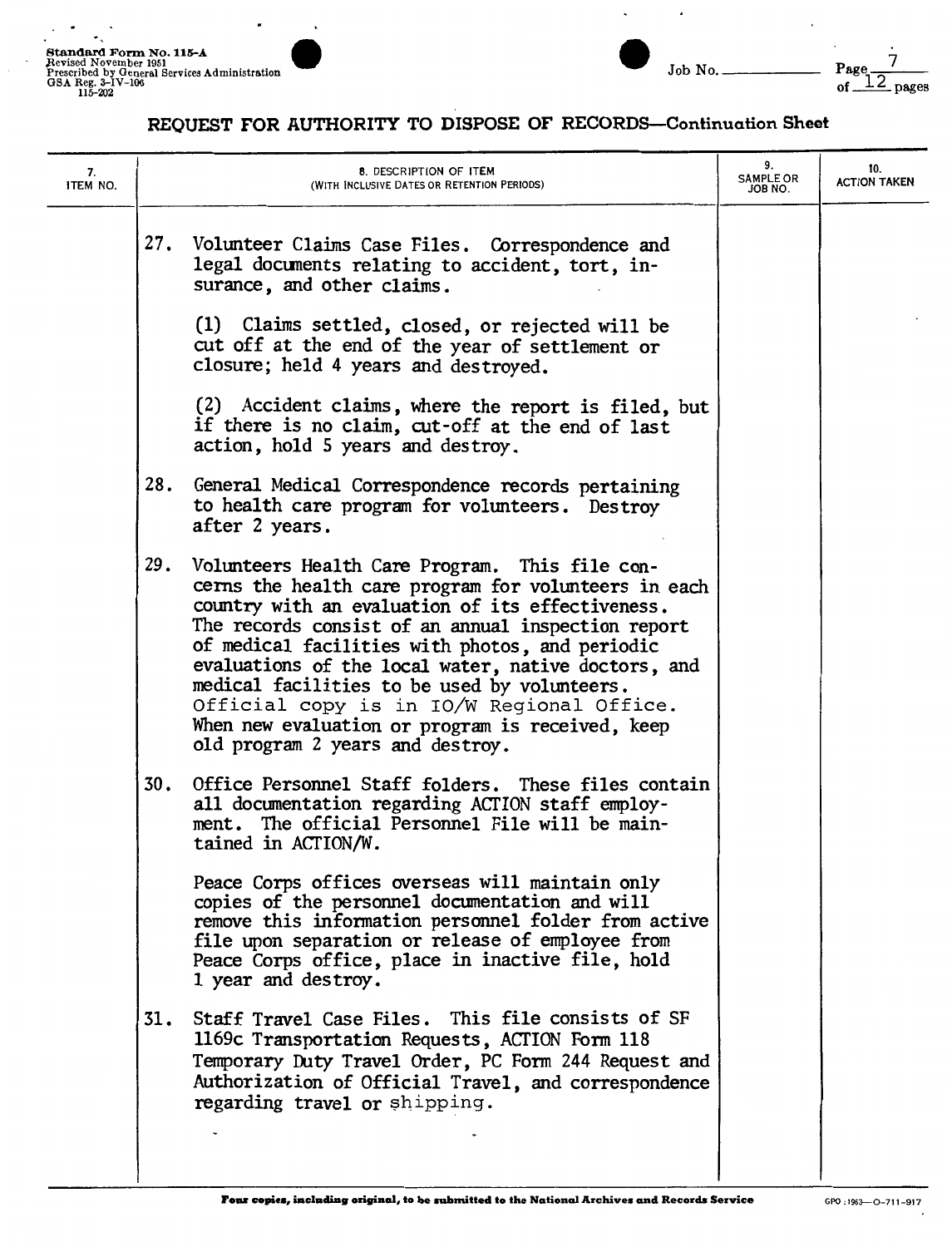

| 7.<br>ITEM NO. |     | 8. DESCRIPTION OF ITEM<br>(WITH INCLUSIVE DATES OR RETENTION PERIODS)                                                                                                                                                                                                                                                                                                                                             | 9.<br><b>SAMPLE OR</b><br>JOB NO. | 10.<br><b>ACTION TAKEN</b> |
|----------------|-----|-------------------------------------------------------------------------------------------------------------------------------------------------------------------------------------------------------------------------------------------------------------------------------------------------------------------------------------------------------------------------------------------------------------------|-----------------------------------|----------------------------|
|                |     | Hold 1 year after staff person leaves the<br>office and destroy.                                                                                                                                                                                                                                                                                                                                                  |                                   |                            |
|                | 32. | Applications and resumes for positions.<br>Destroy after six months.                                                                                                                                                                                                                                                                                                                                              |                                   |                            |
|                | 33. | Leases. Leases are filed by geographical<br>This file contains<br>location and address.<br>a copy of foreign property leases and<br>correspondence.                                                                                                                                                                                                                                                               |                                   |                            |
|                |     | Offices making payment will place the<br>а.<br>obligating dopy of the lease, and all<br>paying documents in a closed file upon<br>final payment. ACTION/W Contracts<br>Branch must be provided 1 copy of all<br>leases over \$10,000 for the official<br>file.                                                                                                                                                    |                                   |                            |
|                |     | Leases of less than \$10,000, hold 3<br>years and destroy.                                                                                                                                                                                                                                                                                                                                                        |                                   |                            |
|                |     | All other copies destroy 3 years after<br>b.<br>termination of lease.                                                                                                                                                                                                                                                                                                                                             |                                   |                            |
|                | 34. | Contracts. These case files contain all<br>documentation on each contract. They are<br>filed by contract number. Each contract<br>file contains contracts and amendments,<br>clearances and negotiations, funding or<br>obligating document, contractors bid,<br>correspondence, payment schedule and copy<br>of voucher. ACTION/W Contracts Branch must<br>be provided 1 copy of all contracts over<br>\$10,000. |                                   |                            |
|                |     | Offices making payment will retain a<br>а.<br>copy of the contract and all fiscal<br>payments. Upon final payment this file<br>will be placed in a closed file:                                                                                                                                                                                                                                                   |                                   |                            |
|                |     | Contracts of less than \$10,000, hold<br>3 years and destroy.                                                                                                                                                                                                                                                                                                                                                     |                                   |                            |
|                |     | All other offices will destroy their<br>b.<br>copies of contracts 3 years from<br>date of contract.                                                                                                                                                                                                                                                                                                               |                                   |                            |
|                |     |                                                                                                                                                                                                                                                                                                                                                                                                                   |                                   |                            |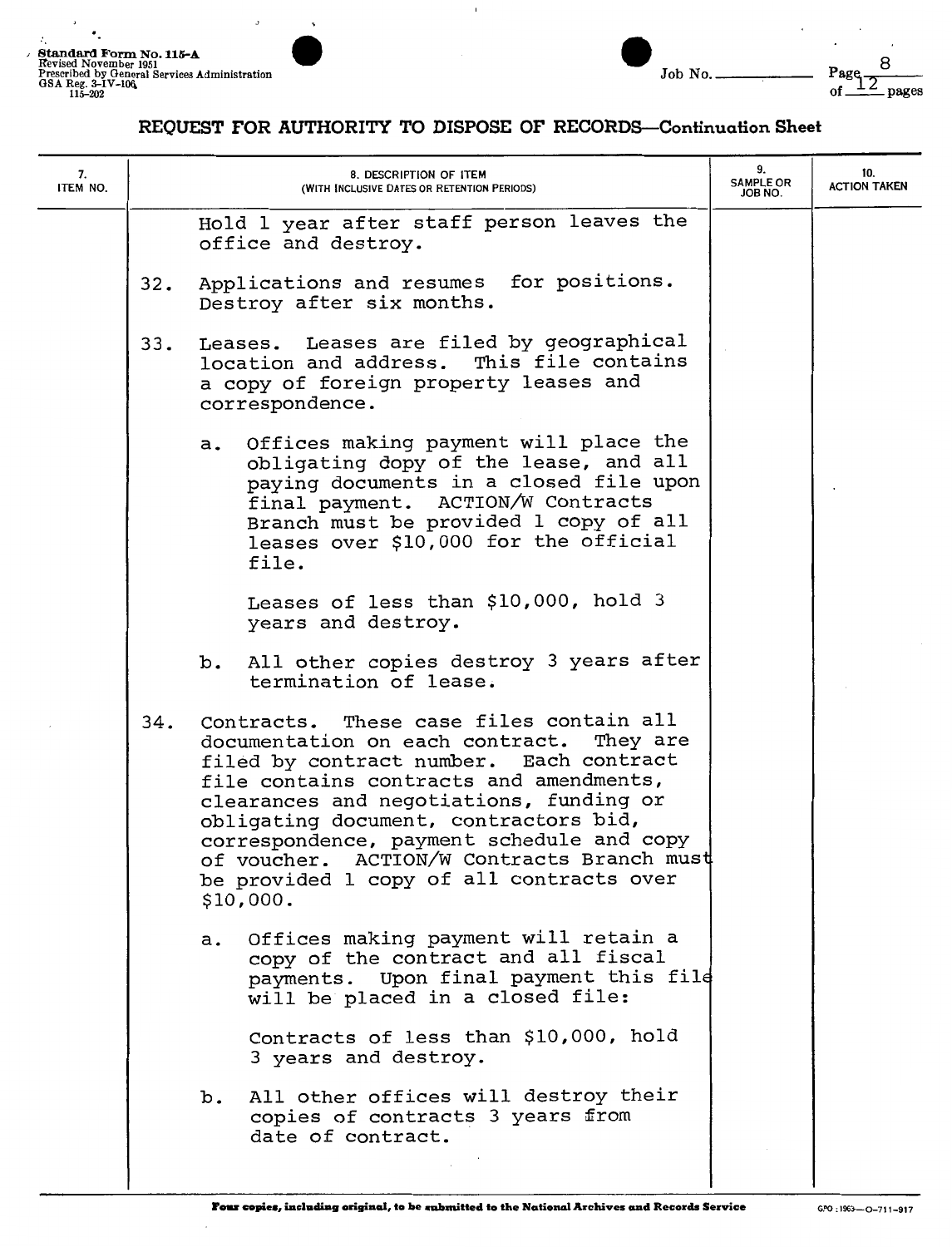$\ddot{\phantom{0}}$ 

 $\ddot{\phantom{0}}$ 



 $\ddot{\phantom{0}}$ 

 $\ddot{\phantom{a}}$ 

| 7.<br>ITEM NO. | 8. DESCRIPTION OF ITEM<br>(WITH INCLUSIVE DATES OR RETENTION PERIODS)                                                                                                                                                                                                                                                                                                                                                                                                                                                                                                                                                                                                                                                                              | 9.<br><b>SAMPLE OR</b><br>JOB NO. | 10.<br><b>ACTION TAKEN</b> |
|----------------|----------------------------------------------------------------------------------------------------------------------------------------------------------------------------------------------------------------------------------------------------------------------------------------------------------------------------------------------------------------------------------------------------------------------------------------------------------------------------------------------------------------------------------------------------------------------------------------------------------------------------------------------------------------------------------------------------------------------------------------------------|-----------------------------------|----------------------------|
|                | 35.<br>Peace Corps Overseas Vehicle Case File. Documenta-<br>tion relating to vehicles used by Country Staff<br>Director and Peace Corps volunteer on specific<br>projects. Included are records relating to procure-<br>ment, repair, and disposition of specific vehicles.                                                                                                                                                                                                                                                                                                                                                                                                                                                                       |                                   |                            |
|                | Destroy 2 years after the end of the year of<br>disposition. Official file is in AF/AS.                                                                                                                                                                                                                                                                                                                                                                                                                                                                                                                                                                                                                                                            |                                   |                            |
|                | 36.<br>Vehicle Accident File. Documentation regarding the<br>background of the accident, facts, and the final<br>outcome or adjudication of the case.                                                                                                                                                                                                                                                                                                                                                                                                                                                                                                                                                                                              |                                   |                            |
|                | Destroy 3 years after the end of the year of<br>adjudication.                                                                                                                                                                                                                                                                                                                                                                                                                                                                                                                                                                                                                                                                                      |                                   |                            |
|                | 37.<br>General correspondence re government owned vehicles,<br>including driver tests, authorization to use, and<br>safe driving awards.                                                                                                                                                                                                                                                                                                                                                                                                                                                                                                                                                                                                           |                                   |                            |
|                | Destroy after 3 years.                                                                                                                                                                                                                                                                                                                                                                                                                                                                                                                                                                                                                                                                                                                             |                                   |                            |
|                | 38.<br>General correspondence regarding travel and trans-<br>portation not otherwise covered in this disposition.<br>Includes travel authorizations and information,<br>and transportation of household items.                                                                                                                                                                                                                                                                                                                                                                                                                                                                                                                                     |                                   |                            |
|                | Destroy after 2 years.                                                                                                                                                                                                                                                                                                                                                                                                                                                                                                                                                                                                                                                                                                                             |                                   |                            |
|                | 39.<br>Overseas Peace Corps Office Payment Records with<br>Backup Vouchers. These files document the fiscal<br>operations of Peace Corps Offices. They are some-<br>times known as Vendor files. They contain a copy<br>of the obligating document, back-up receipts,<br>vouchers, Schedules of Payments, and collections<br>along with the paying document. Some offices send<br>a copy of a printout of fiscal actions along with<br>the supporting backup. Included are cash sales<br>receipts, revenue receipts, adding machine tapes,<br>schedule of cancelled checks, voucher payment re-<br>cords, Schedules of Payments and numerous forms<br>including FS 216, FS 455, FS 459, DS 1619, SF 1034,<br>SF 1129, SF 1221, SF 1166, and PC 58. |                                   |                            |
|                |                                                                                                                                                                                                                                                                                                                                                                                                                                                                                                                                                                                                                                                                                                                                                    |                                   |                            |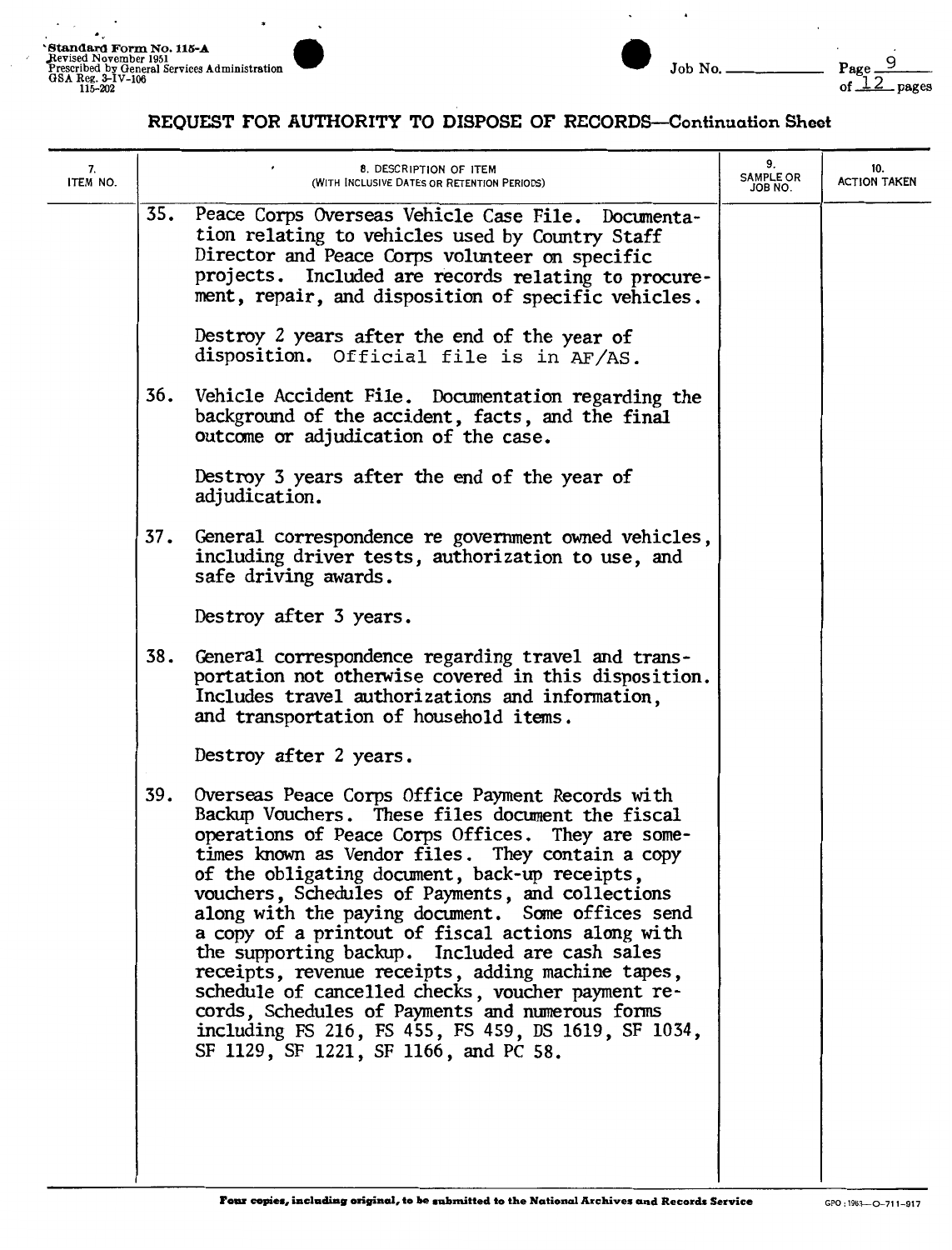

| 7.<br>ITEM NO. |     | 8. DESCRIPTION OF ITEM<br>(WITH INCLUSIVE DATES OR RETENTION PERIODS)                                                                                                                                              | 9.<br><b>SAMPLE OR</b><br>JOB NO. | 10.<br><b>ACTION TAKEN</b> |
|----------------|-----|--------------------------------------------------------------------------------------------------------------------------------------------------------------------------------------------------------------------|-----------------------------------|----------------------------|
|                |     | ACTION/W has the fully documented pay-<br>a.<br>ing copy. These are GAO audit files.<br>AF/A will hold 6 months and retire to<br>FRC. Destroy in accordance with GAO<br>Instructions.                              |                                   |                            |
|                |     | Overseas offices have copies of<br>b.<br>financial documents which will be des-<br>troyed 3 years after end of fiscal year.                                                                                        |                                   |                            |
|                | 40. | Collections for money owed U.S. Government.                                                                                                                                                                        |                                   |                            |
|                |     | Destroy after 4 years.                                                                                                                                                                                             |                                   |                            |
|                | 41. | Payroll preparation and processing, general<br>correspondence, not further identified in<br>this disposal schedule.                                                                                                |                                   |                            |
|                |     | Destroy after 2 years.                                                                                                                                                                                             |                                   |                            |
|                | 42. | Government Bills of Lading. This file con-<br>tains both Government Bills of Lading and<br>Certificates-in-lieu. They are filed<br>numerically.                                                                    |                                   |                            |
|                |     | Destroy 3 years after end of year of final<br>payment.                                                                                                                                                             |                                   |                            |
|                | 43. | Purchase Orders. These files contain copies<br>of SF 147, 148 and 44, plus information<br>about final payment. The GAO audit copy<br>is contained within item 39 - Overseas<br>Peace Corps Office Payment Records. |                                   |                            |
|                |     | Place purchases in a closed case file upon<br>final payment, hold 3 years and destroy.                                                                                                                             |                                   |                            |
|                | 44. | Requisitions for supplies and equipment.                                                                                                                                                                           |                                   |                            |
|                |     | Destroy after 2 years.                                                                                                                                                                                             |                                   |                            |
|                | 45. | Property Inventories. This is a compre-<br>hensive listing of government property<br>charged to a specific country, region,<br>grant or contract. These file                                                       |                                   |                            |
|                |     |                                                                                                                                                                                                                    |                                   |                            |

I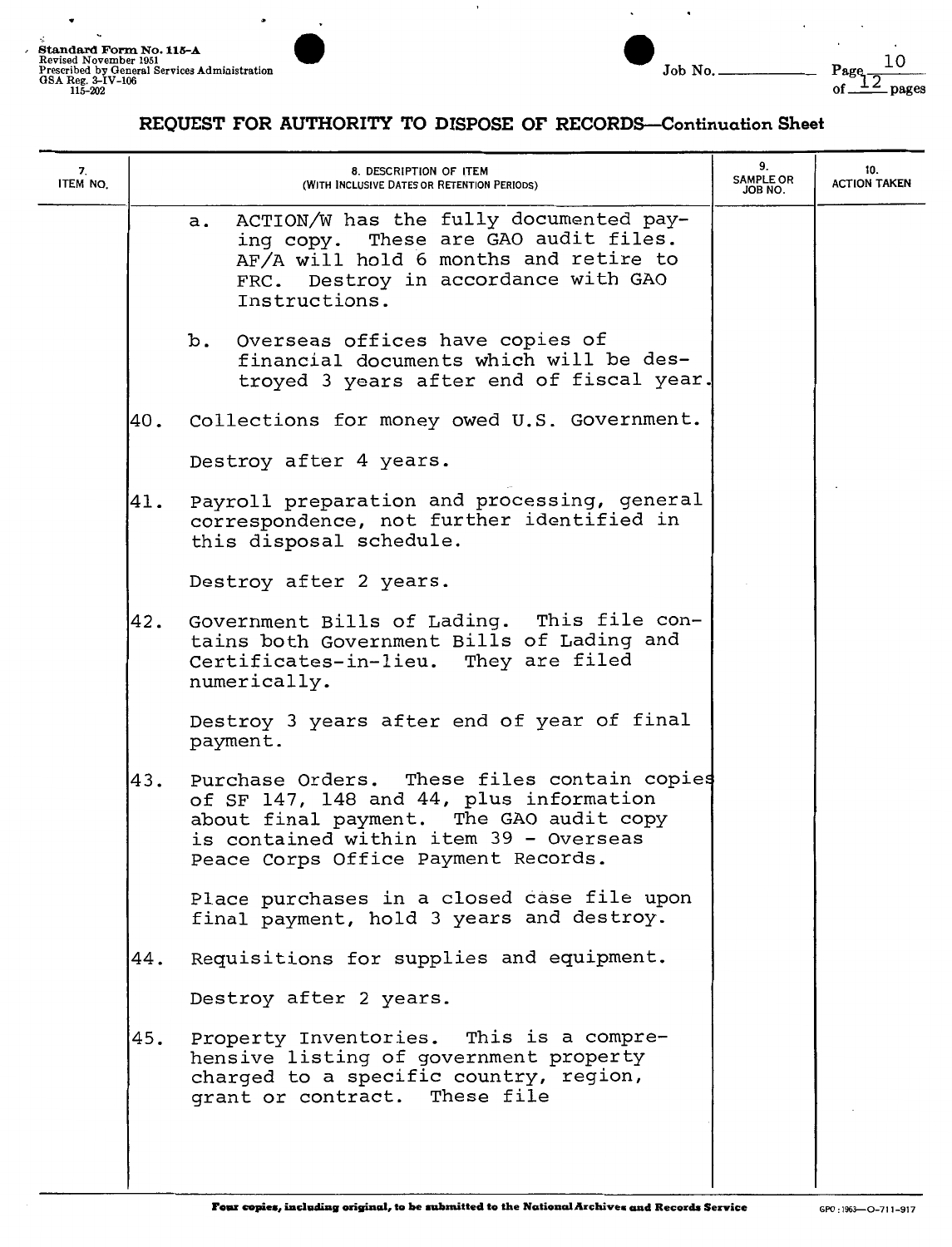



| 7.<br>ITEM NO. | 8. DESCRIPTION OF ITEM<br>(WITH INCLUSIVE DATES OR RETENTION PERIODS)                                                                                                                                 | 9.<br><b>SAMPLE OR</b><br>JOB NO. | 10.<br><b>ACTION TAKEN</b> |
|----------------|-------------------------------------------------------------------------------------------------------------------------------------------------------------------------------------------------------|-----------------------------------|----------------------------|
|                | folders contain correspondence, vehicles,<br>disposition, acquisition,<br>inventory, and audit records.                                                                                               |                                   |                            |
|                | When property is declared surplus, or<br>written off and accountability is dropped,<br>hold two years and destroy.                                                                                    |                                   |                            |
|                | 46.<br>General correspondence regarding procure-<br>ment, internal operations and administration,<br>not further identified in this schedule.                                                         |                                   |                            |
|                | Destroy after 2 years.                                                                                                                                                                                |                                   |                            |
|                | 47.<br>Government Transportation Requests.<br>These<br>are 3 x 8 documents giving specifics on<br>transportation requests.                                                                            |                                   |                            |
|                | Cut-off files at the end of the year of<br>final payment, hold 3 years and destroy.<br>and the Green and                                                                                              |                                   |                            |
|                | 48.<br>General correspondence on voucher prepara-<br>tion, administrative audit and other<br>accounting and disbursing operations not<br>otherwise identified in this schedule.                       |                                   |                            |
|                | Destroy after 2 years.                                                                                                                                                                                |                                   |                            |
|                | 49.<br>Security information regarding obtaining<br>I.D. cards, request for security check or<br>certification for employment.                                                                         |                                   |                            |
|                | Destroy after 2 years.                                                                                                                                                                                |                                   |                            |
|                | 50.<br>Correspondence Files relating to routine<br>day to day operations of Peace Corps<br>offices containing no policy or precedents<br>and not otherwise provided for in a<br>Disposition Schedule. |                                   |                            |
|                | Destroy after three years.                                                                                                                                                                            |                                   |                            |
|                |                                                                                                                                                                                                       |                                   |                            |
|                |                                                                                                                                                                                                       |                                   |                            |
|                |                                                                                                                                                                                                       |                                   |                            |